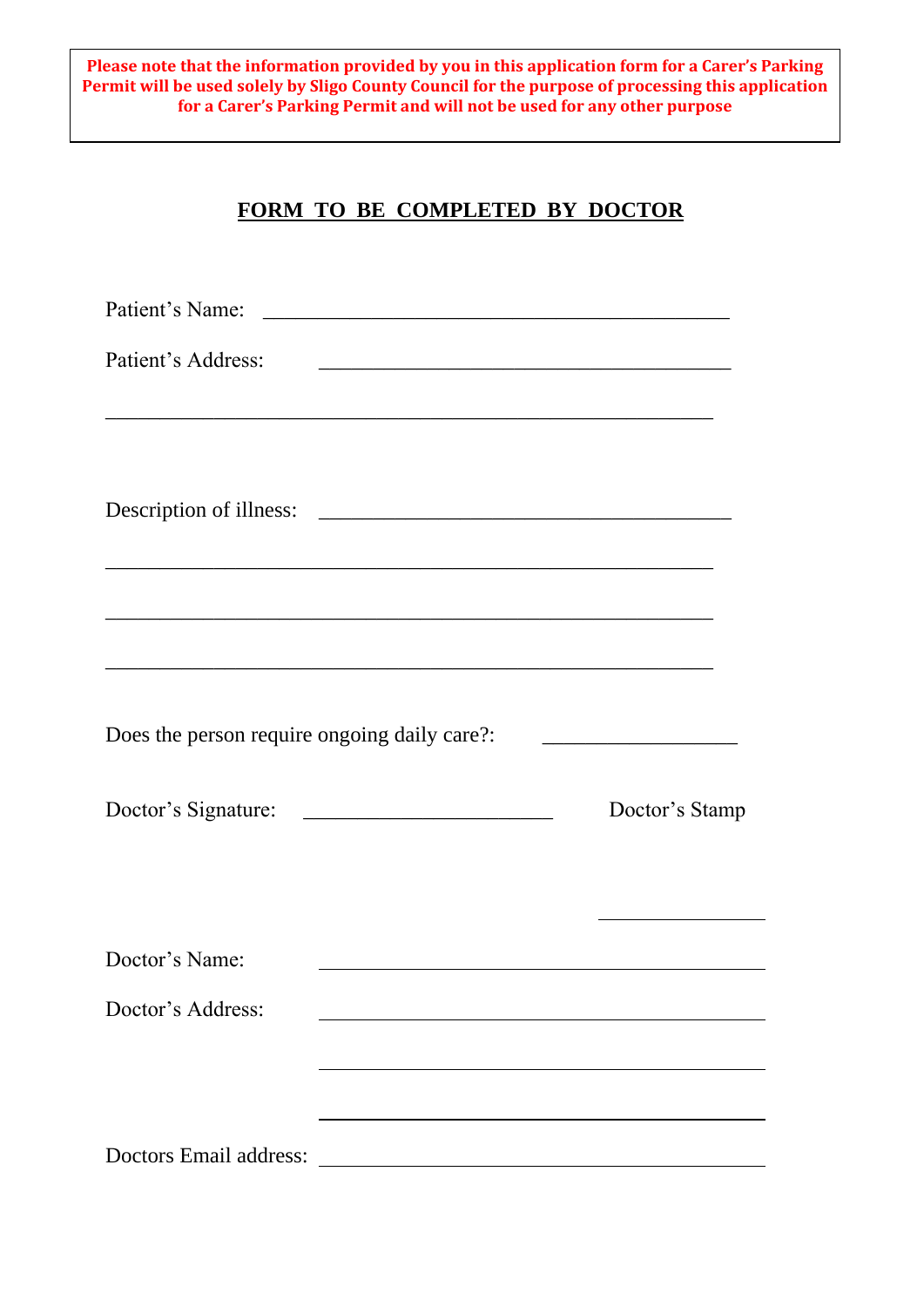- **Completed Application Form**
- **Letter of Confirmation from the Resident's Doctor** stating that the resident requires ongoing daily care due to a chronic illness.
- **Valid Driving Licence** of the person applying for a Carer's Parking Permit, this is to be presented in person at time of submitting application.
- **Vehicle Licensing Certificate** for the vehicle of which the permit will be issued.
- **Proof that Vehicle is Currently Taxed.**
- **Current Certificate of Motor Insurance** as proof the applicant has insurance for the vehicle of which the permit will be issued (the insurance disc will not be accepted as proof of insurance).
- If you are an employee with a company car or a private car insured by the company, you must supply a copy of the Vehicle Licensing Certificate, a copy of a company insurance certificate and a letter from the company stating that you are employed by it, your address, the vehicle registration number and that either you have exclusive use of the company vehicle or that your private car is insured by the company, as appropriate.
- **Resident Applicant** must submit a copy of current proof of residency showing your name and address i.e. utility bills, financial statements, tenancy agreement or other documentation (ESB, Bord Gáis, Eircom, NTL Bill/Bank, Credit Card, Credit Union Statement) acceptable to the County Council, (Non domestic bills and mobile phone bills are not acceptable).
- **•** Fee in the sum of  $€50.00$ .

A **"Resident"** means a person whose normal residence is at premises situated in a street containing a pay and display area.

A **"Carer"** means a person who is providing care to a resident who requires on-going daily care for a chronic illness.

A **"Carer's Parking Permit"** means a document issued by Sligo County Council which fulfils the purpose of Bye-Law No. 18.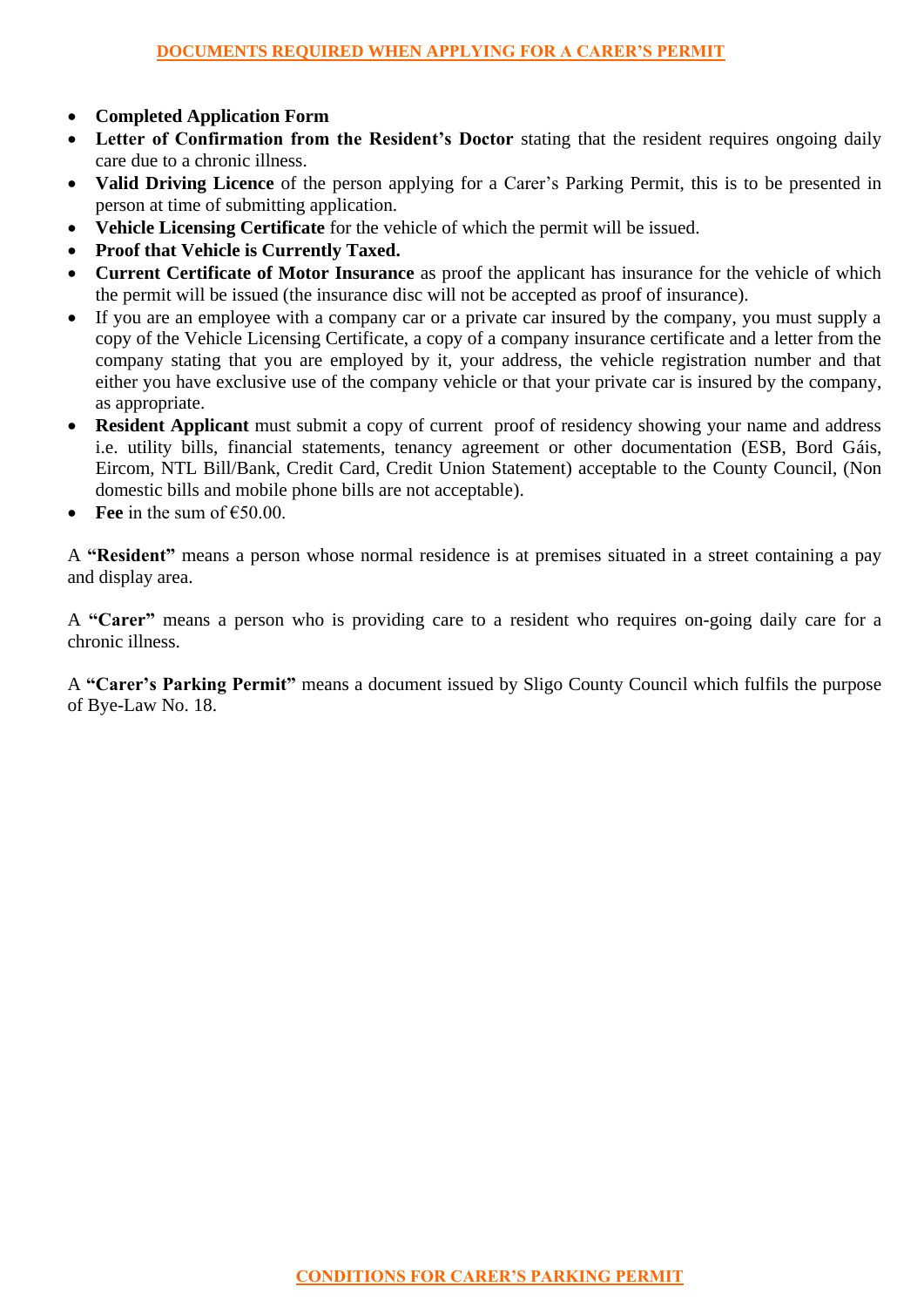#### **Set out below are the Conditions for holding a Carer's Parking Permit**

- A maximum of two Carers' parking permits may be issued by the County Council to a resident for non-resident family member(s)/nominated person(s)/ Carer(s) who act as voluntary carers for a resident in a pay and display area and who requires on-going care for a chronic illness.
- A non-resident family member(s)/nominated person(s)/Carer(s) Parking permit shall be valid for a period of one year from the date of issue.
- A non-resident family member(s)/nominated person(s)/Carer(s) parking permit shall be issued in respect of the residential parking permit area in which the normal place of residence of the person requiring care is situated.
- The issue of permits shall be at the discretion of the County Council.
- If you replace the vehicle to which the permit relates, you must return the permit to the County Council and apply for a new permit submitting relevant documentation for the new vehicle and payment of the appropriate fee.
- A fee of  $\epsilon$ 10.00 applies for a change of disc or replacement.
- Where during the period to which the Carer's permit relates, the resident to whom it is issued ceases to reside at the address specified, the permit shall be returned to the County Council forthwith.
- Sligo County Council will cancel and withdraw or refuse to renew any Carer's Parking Permit where it establishes that the permit holder has obtained the permit by inaccurate information or documentation being supplied.
- A Carer's Parking Permit does not authorise parking in a prohibited manner or place.
- A Carer's Parking Permit must be displayed clearly at all times in the interior of the vehicle so that it can be read from the outside of the vehicle during the time that pay & display and disc parking is enforced in respect of the area the permit is issued for as specified in the Car Park Bye-Laws 2010 and Parking Places Bye-Laws 2010. If you receive a parking fine for non-display of disc, your fine will **not** be negated.
- The responsibility for the renewal of each Carer's Permit rests solely with the permit holder.
- You will be liable to pay any fines incurred if your permit is out-of-date.
- Permits will come into operation from the date the **full** application is received.

**\_\_\_\_\_\_\_\_\_\_\_\_\_\_\_\_\_\_\_\_\_\_\_\_\_\_\_\_\_\_\_\_\_ \_\_\_\_\_\_\_\_\_\_\_\_\_\_\_\_\_\_\_\_\_\_\_\_\_\_\_\_**

- Possession of a Carer's parking permit does not guarantee the holder a public parking space.
- Parking spaces on your street are not reserved.

### **STATUTORY DECLARATION BY APPLICANT**

I \_\_\_\_\_\_\_\_\_\_\_\_\_\_\_\_\_\_\_\_\_\_\_\_\_\_\_\_\_\_\_\_\_\_\_\_\_\_\_ do solemnly and sincerely declare that the particulars given in this application form are correct and true in every detail to the best of my knowledge and I make this solemn declaration conscientiously believing the same to be true by virtue of the **Statutory Declarations Act, 1938**.

**Applicant's Signature Date** 

**\_\_\_\_\_\_\_\_\_\_\_\_\_\_\_\_\_\_\_\_\_\_\_\_\_\_\_\_\_\_\_\_\_\_ \_\_\_\_\_\_\_\_\_\_\_\_\_\_\_\_\_\_\_\_\_\_\_\_\_\_\_\_**

*Carer's Signature* Date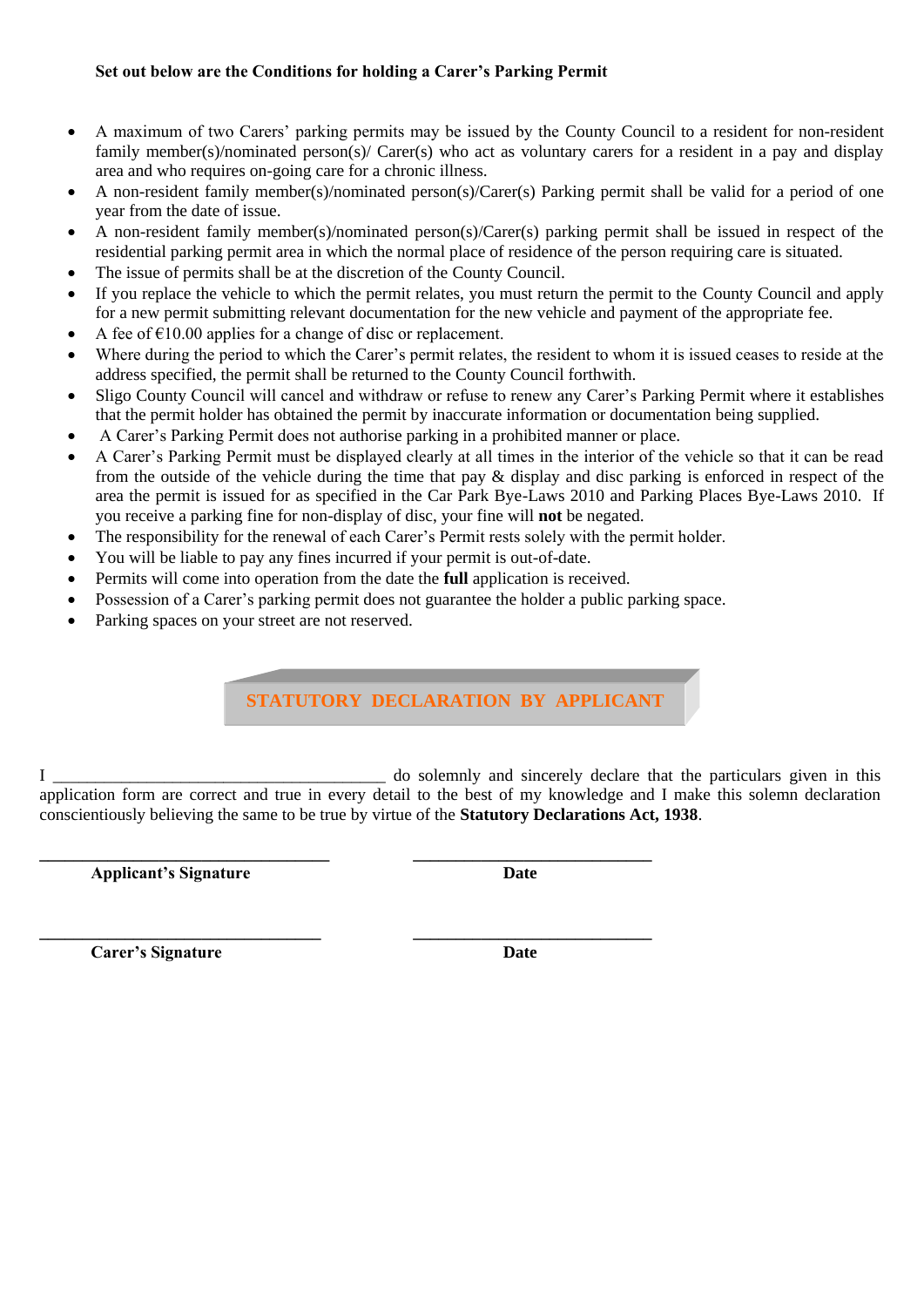# **APPLICATION FORM FOR A CARER'S PARKING PERMIT**

| Vehicle Registration No. __________ Make ____________ Model _____________ Colour ___________________                                                                                                                                                                            |                                                                                                                         |  |
|---------------------------------------------------------------------------------------------------------------------------------------------------------------------------------------------------------------------------------------------------------------------------------|-------------------------------------------------------------------------------------------------------------------------|--|
|                                                                                                                                                                                                                                                                                 |                                                                                                                         |  |
|                                                                                                                                                                                                                                                                                 |                                                                                                                         |  |
|                                                                                                                                                                                                                                                                                 |                                                                                                                         |  |
|                                                                                                                                                                                                                                                                                 |                                                                                                                         |  |
|                                                                                                                                                                                                                                                                                 |                                                                                                                         |  |
| <b>FIRST CARER'S DETAILS:</b>                                                                                                                                                                                                                                                   |                                                                                                                         |  |
| ( <b>b</b> )<br><b>CARER'S DETAILS:</b>                                                                                                                                                                                                                                         |                                                                                                                         |  |
| Number of permits already issued to Carer(s) at this address?                                                                                                                                                                                                                   |                                                                                                                         |  |
|                                                                                                                                                                                                                                                                                 |                                                                                                                         |  |
|                                                                                                                                                                                                                                                                                 |                                                                                                                         |  |
| Is this a rented property?                                                                                                                                                                                                                                                      |                                                                                                                         |  |
| Is the above address your normal place of residence? Yes _______                                                                                                                                                                                                                |                                                                                                                         |  |
| <b>Email address:</b>                                                                                                                                                                                                                                                           | <u> The Communication of the Communication of the Communication of the Communication of the Communication of the Co</u> |  |
|                                                                                                                                                                                                                                                                                 |                                                                                                                         |  |
|                                                                                                                                                                                                                                                                                 |                                                                                                                         |  |
|                                                                                                                                                                                                                                                                                 |                                                                                                                         |  |
| RESIDENT'S/APPLICANT'S DETAILS: (This is the person who requires daily care)<br>(a)                                                                                                                                                                                             |                                                                                                                         |  |
| Renewal of Current Carer's Parking Permit   Application for First-Time Carer's Parking Permit                                                                                                                                                                                   |                                                                                                                         |  |
| YOU MUST ANSWER ALL QUESTIONS BELOW AND READ THE CONDITIONS ON<br><b>ACCOMPANYING SHEET BEFORE SIGNING AND SUBMITTING THIS FORM</b>                                                                                                                                             |                                                                                                                         |  |
| Please note that the information provided by you in this application form for a Carer's Parking<br>Permit will be used solely by Sligo County Council for the purpose of processing this application<br>for a Carer's Parking Permit and will not be used for any other purpose |                                                                                                                         |  |